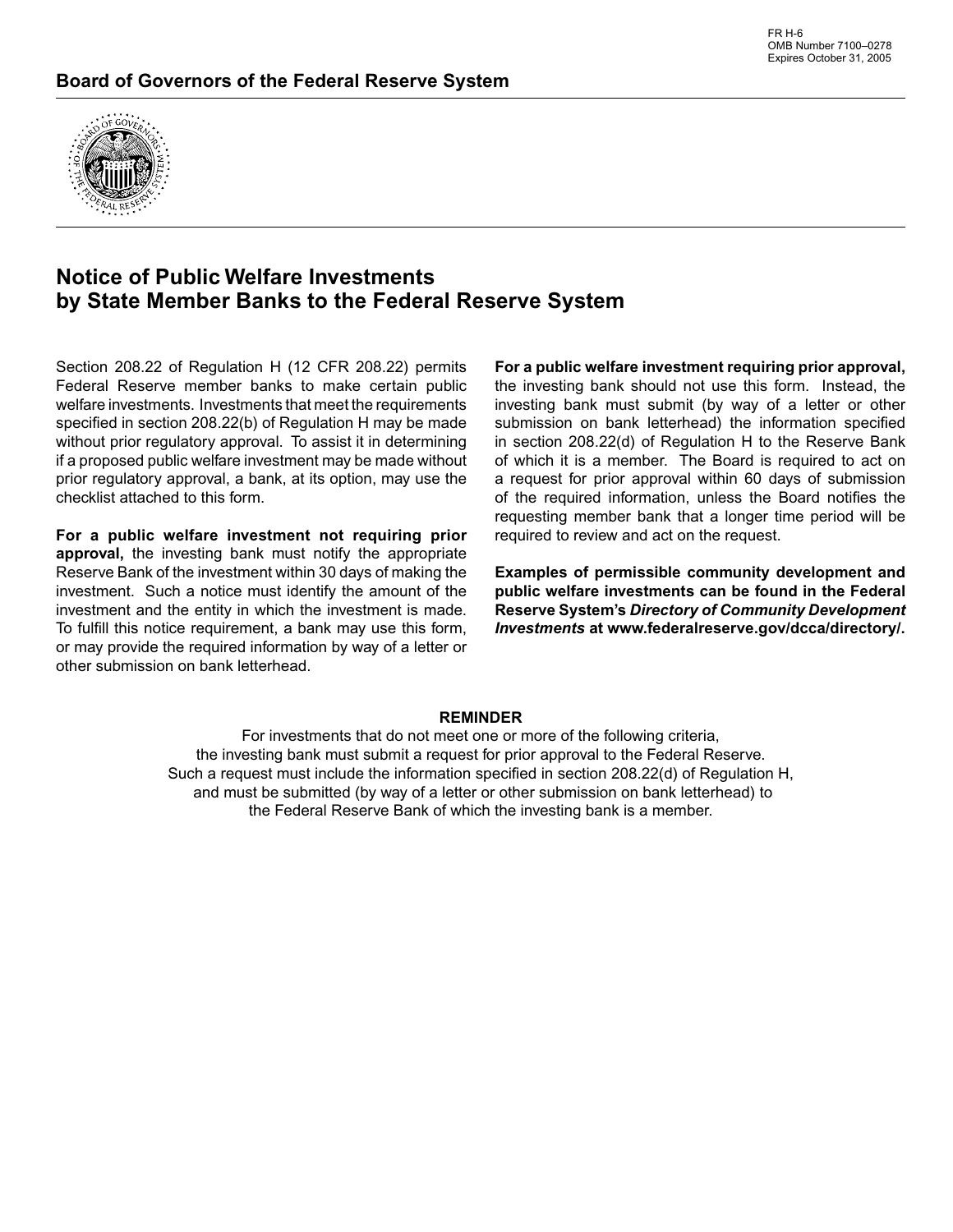# **Checklist for Notice of Public Welfare Investments by State Member Banks that Do Not Require Prior Approval**

Regulation H does not require that this checklist be submitted to the Federal Reserve System. A bank may choose to use this checklist, however, as an aid in determining if a proposed public welfare investment may be made without prior regulatory approval. If the bank or the proposed investment **does not meet** the requirements described in this form, then the bank must submit a request for prior approval of the investment. Such a request must include the information specified in section 208.22(d) of Regulation H, and must be submitted (by way of a letter or other submission on bank letterhead) to the appropriate Federal Reserve Bank, as listed on the final page of this form.

### **To Make a Public Welfare Investment without Prior Board Approval:**

- 1. The investing bank must meet **all** of the following requirements:
	- $\Box$  The bank is well-capitalized or adequately capitalized under 12 CFR 208.43(b)(1) and (2);
	- $\Box$  The bank has received a composite CAMELS rating of "1" or "2" as of its most recent examination;
	- $\Box$  The bank has received an overall rating of "1" or "2" as of its most recent consumer compliance examination; and
	- $\Box$  The bank is not subject to any written agreement, cease-and-desist order, capital directive, promptcorrective-action directive, or memorandum of understanding issued by the Board or by a Federal Reserve Bank.
- 2. The proposed investment must meet **all** of the following requirements:
	- $\Box$  The investment is permitted by state law;
	- $\Box$  The investment will not expose the bank to liability beyond the amount of the investment;
	- $\Box$  The investment will not cause the bank's aggregate public welfare and community development investments to exceed 5 percent of the bank's capital stock and surplus; and
	- $\Box$  The investment is in a corporation, limited partnership, or other entity.
- 3. The proposed investment must meet **one or more** of the following requirements:
	- $\Box$  The Board has determined that an investment in that entity or class of entities is a public welfare investment under paragraph 23 of Section 9 of the Federal Reserve Act (12 U.S.C. 338a) or community development investment under Regulation Y (12 CFR 225.127, *see also* 12 CFR 225.28(12)); **OR**
- $\Box$  The Comptroller of the Currency has determined by order or regulation that an investment in that entity by a national bank is a public welfare investment under section 5136 of the Revised Statues (12 U.S.C. 24 (Eleventh)); **OR**
- $\Box$  The entity in which the investment is to be made is a community development financial institution as defined in section 103(5) of the Community Development Banking and Financial Institutions Act of 1994 (12 U.S.C. 4702(5)); **OR**
- $\Box$  The entity in which the investment is to be made engages, directly or indirectly, solely in or makes loans solely for the purposes of one or more of the following community development activities:
	- **Residential Property**—Investing in, developing, rehabilitating, managing, selling, or renting residential property where the majority of the units will be occupied by low- and moderate-income persons,<sup>1</sup> or if the property is a "qualified lowincome building" as defined in section  $42(c)(2)$  of the Internal Revenue Code, 26 U.S.C. 42 (c)(2);
	- **Nonresidential Real Property**—Investing in, developing, rehabilitating, managing, selling or renting nonresidential real property or other assets located in a low- or moderate-income area<sup>2</sup> and targeted toward low- and moderate-income persons;

<sup>1.</sup> Low- and moderate-income persons are defined in 42 U.S.C. 5302(a)(20)(A) as families and individuals whose incomes do not exceed 80 percent of the median income of the area involved, as determined by the Secretary of Housing and Urban Development with adjustments for smaller and larger families.

<sup>2.</sup> Low- or moderate-income area is defined as one or more census tracts in a Metropolitan Statistical Area (MSA) where the median family income adjusted for the family size in each census tract is less than 80 percent of the median family income adjusted for family size of the MSA. If the area is not in a MSA, the definition is one or more census tracts or block-numbered areas where the median family income adjusted for family sizes in each census tract or block numbered area is less than 80 percent of the median family income adjusted for the family size of the state.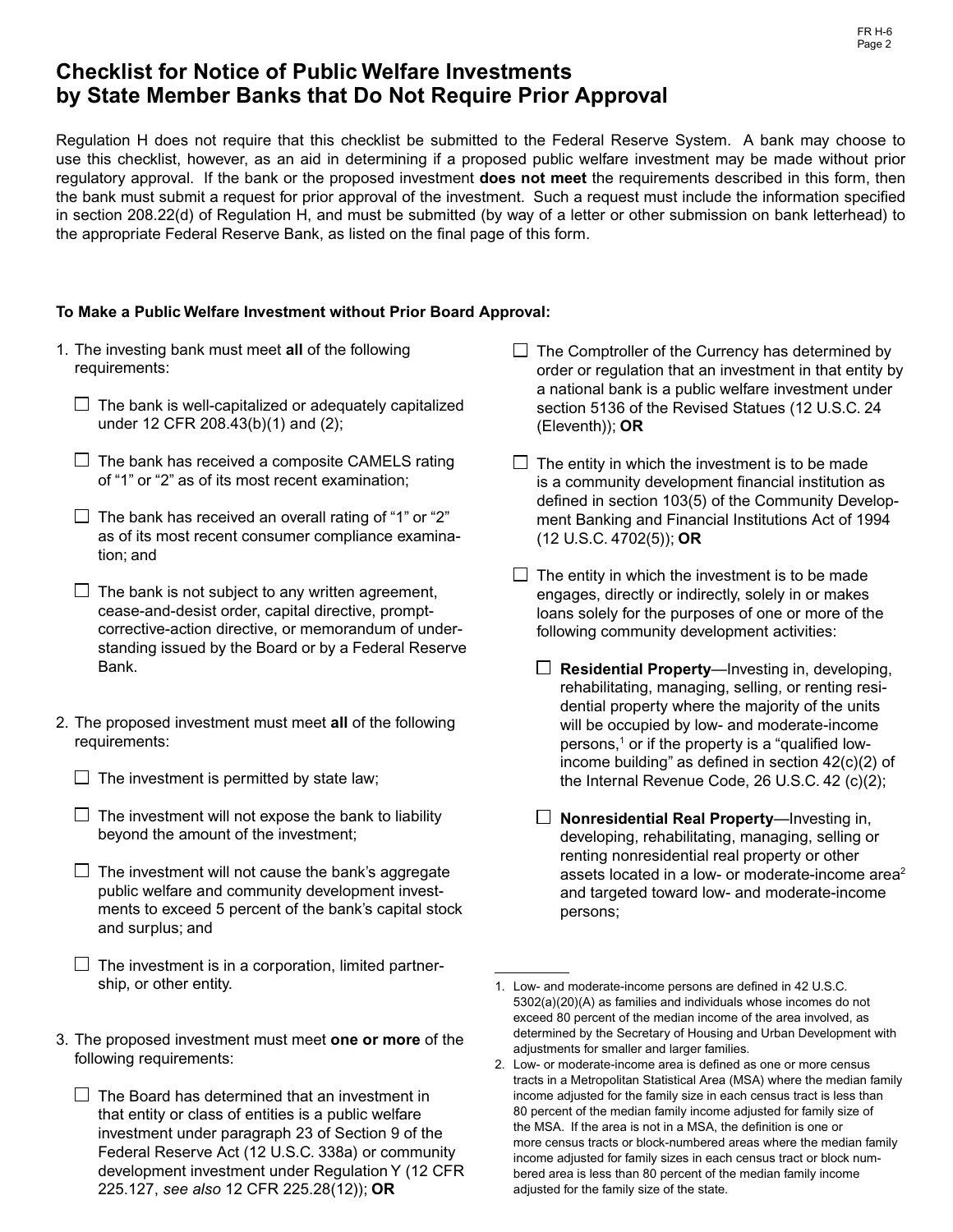# **Checklist for Notice of Public Welfare Investments by State Member Banks that Do Not Require Prior Approval—Continued**

- **Small Business Development**—Investing in one or more small businesses<sup>3</sup> located in a lowor moderate-income area to stimulate economic development;
- **Job Training or Placement**—Investing in, developing or otherwise assisting job training or placement facilities or programs that will be targeted towards low- and moderate-income persons;
- **Employment Opportunities** —Investing in an entity located in a low- or moderate-income area if the entity creates long-term employment opportunities, a majority of which (based on full-time equivalent positions) will be held by low- and moderate-income persons;
- **Technical Assistance**—Providing technical assistance, credit counseling, research, and program development assistance to low- and moderate-income persons, small businesses, or nonprofit corporations to help achieve community development.

<sup>3.</sup> Small business means a business that meets the size-eligibility standards of 13 CFR 121.108(a)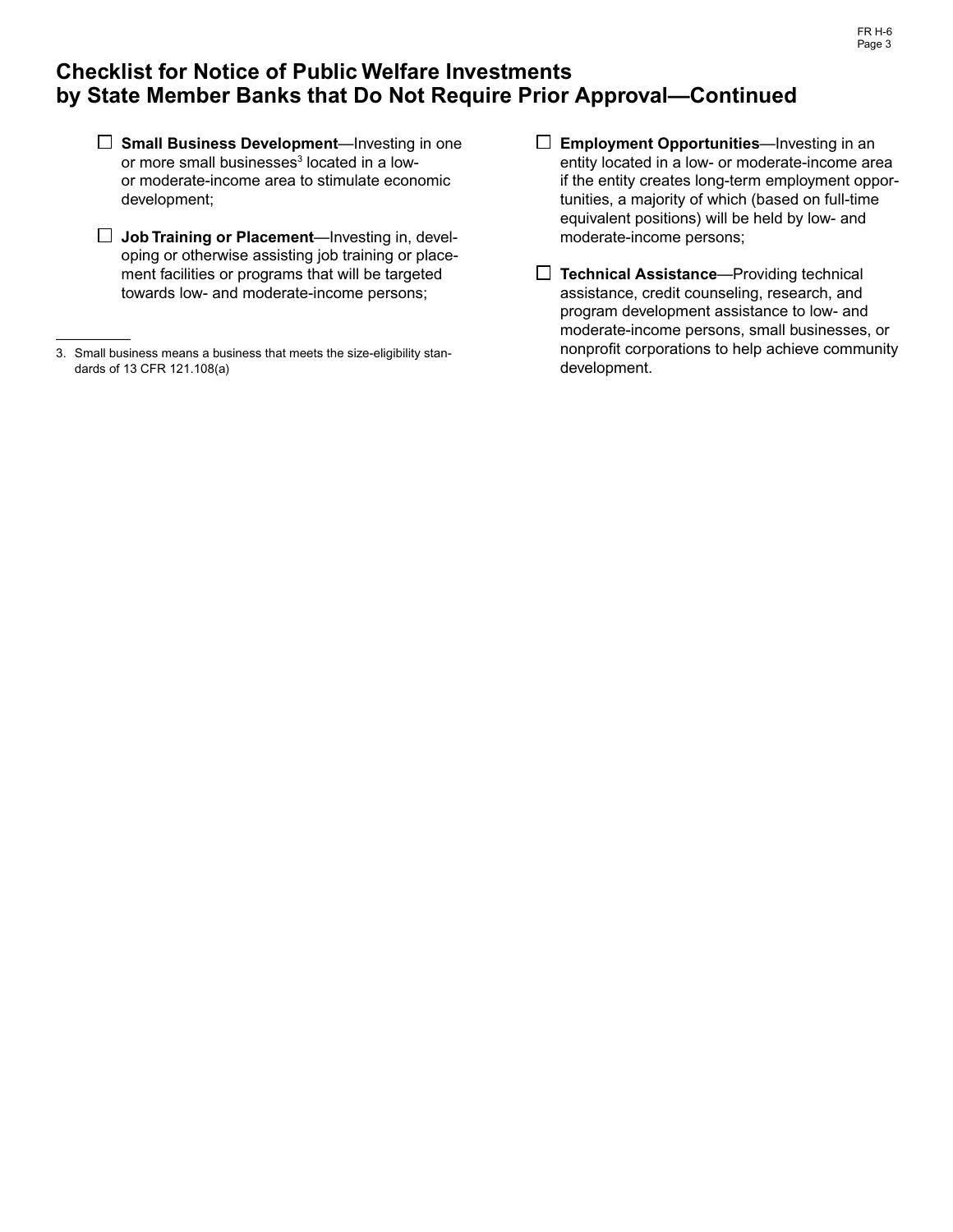# **REMINDER**

Notice must be made to the Federal Reserve within 30 days of making the investment.

| <b>Information About the Investing Bank</b> |                                                        |          |                                                                                                                                                                             | <b>Bank Contact Information</b> |                |  |
|---------------------------------------------|--------------------------------------------------------|----------|-----------------------------------------------------------------------------------------------------------------------------------------------------------------------------|---------------------------------|----------------|--|
| RSSD-Bank's ID#<br><b>Bank Name</b>         |                                                        |          | Name and Title of Contact Person for the Investment                                                                                                                         |                                 |                |  |
| Street                                      |                                                        |          | <b>Mailing Address</b>                                                                                                                                                      |                                 |                |  |
| City                                        | State                                                  | Zip Code | City                                                                                                                                                                        | State                           | Zip Code       |  |
|                                             |                                                        |          | Telephone Number                                                                                                                                                            | Fax Number                      | E-mail Address |  |
|                                             | <b>Information About the Investment</b>                |          |                                                                                                                                                                             |                                 |                |  |
| Amount of the Investment                    |                                                        |          |                                                                                                                                                                             |                                 |                |  |
|                                             |                                                        |          | OPTIONAL: Description of the Investment (Please detail how the investment fulfills the definition of public welfare or community development. Include the name and location |                                 |                |  |
|                                             | of the investment. Use additional paper if necessary.) |          |                                                                                                                                                                             |                                 |                |  |
|                                             |                                                        |          |                                                                                                                                                                             |                                 |                |  |
|                                             |                                                        |          |                                                                                                                                                                             |                                 |                |  |
|                                             |                                                        |          |                                                                                                                                                                             |                                 |                |  |
|                                             |                                                        |          |                                                                                                                                                                             |                                 |                |  |
|                                             |                                                        |          |                                                                                                                                                                             |                                 |                |  |
|                                             |                                                        |          |                                                                                                                                                                             |                                 |                |  |
|                                             |                                                        |          |                                                                                                                                                                             |                                 |                |  |
|                                             |                                                        |          |                                                                                                                                                                             |                                 |                |  |
|                                             |                                                        |          |                                                                                                                                                                             |                                 |                |  |
|                                             |                                                        |          |                                                                                                                                                                             |                                 |                |  |
|                                             |                                                        |          |                                                                                                                                                                             |                                 |                |  |
|                                             |                                                        |          |                                                                                                                                                                             |                                 |                |  |
|                                             |                                                        |          |                                                                                                                                                                             |                                 |                |  |